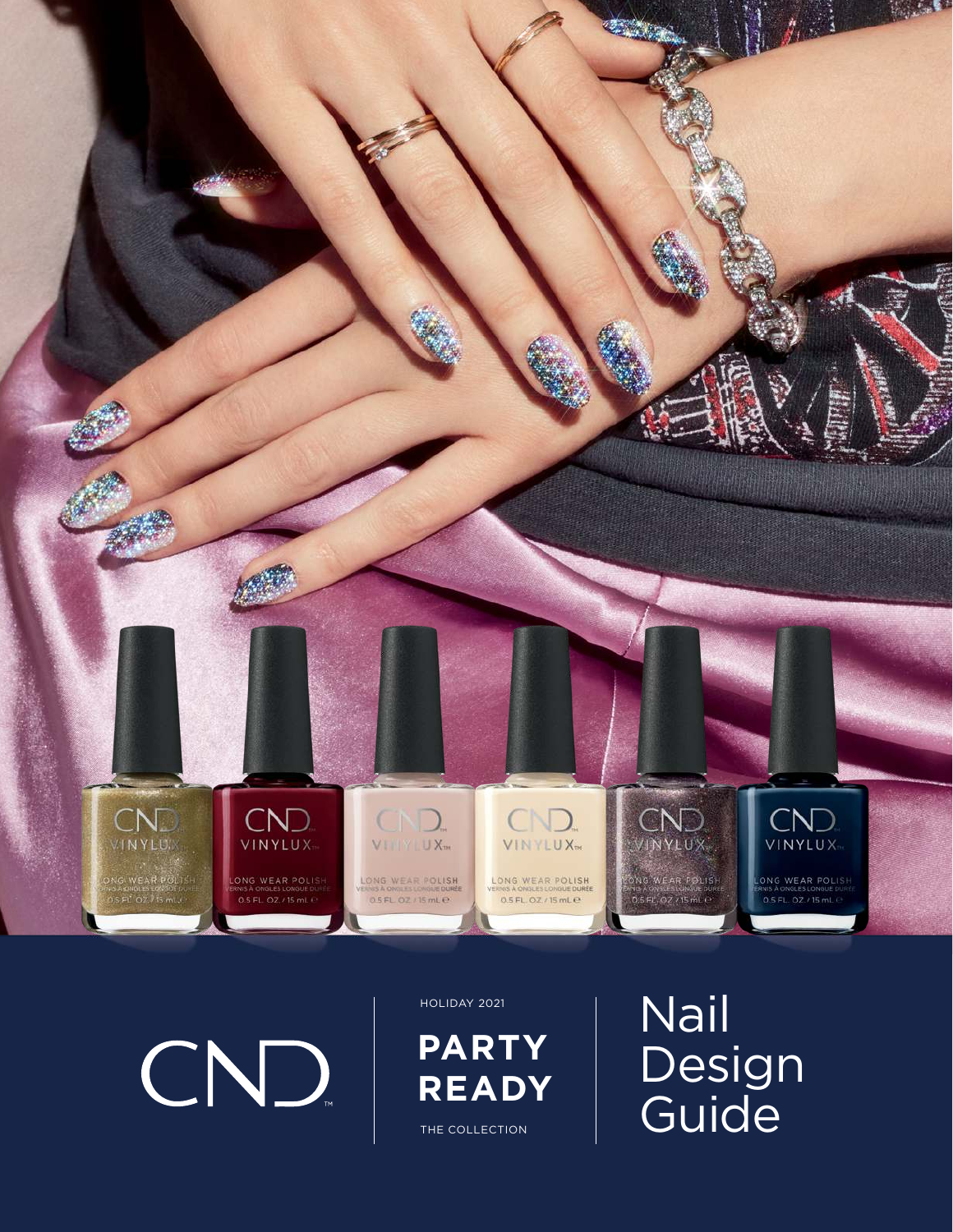

# SPARKLING **CHAMPAGNE** By Mette Steenberg



SIGNATURE LIPSTICK

**WHITE** BUTTON DOWN HIGH WAISTED JEANS



- 1. P.E.P. the natural nail. (Visit cnd.com for complete CND™ SHELLAC™ Application & Removal Step-by-Steps.)
- 2. Apply a thin layer of CND™ SHELLAC™ Base Coat. Cure for 10 seconds in the CND™ LED Lamp using preset button 1.
- 3. Using the brush from the bottle, apply a thin layer of CND™ SHELLAC™ Signature Lipstick on the left side of the nail, covering 1/3 of the nail. Do not cure.

#### **CND**™ **SUPPLIES**

• *CND™ SHELLAC™ Base Coat*

• *CND™ SHELLAC™ Gel Polish Colors:*

- *Signature Lipstick*
- *High Waisted Jeans*
- *White Button Down*
- *CND™ SHELLAC™ Top Coat*
- *CND™ LED Lamp*

#### **ART SUPPLIES**

• *Swarovski CrystalPixies™:*

- *Cute Mood*
- *Cosmetic Sponge*
- *99% Isopropyl Alcohol*

- 4. Repeat step 3 down the center of the nail using CND™ SHELLAC™ High Waisted Jeans, gently blending the color into Signature Lipstick. Clean the brush before putting it back into the bottle.
- 5. Apply a third stripe on the right side of the nail using CND™ SHELLAC™ White Button Down, blending the color into High Waisted Jeans. Clean the brush before putting it back into the bottle. Cure using preset button 2S.
- 6. Repeat steps 3-5 and blend as needed to achieve additional coverage. Cure using preset button 2S.
- 7. Apply a thin layer of CND™ SHELLAC™ Top Coat. Cure using preset button 3.
- 8. Apply a second layer of Top Coat. Do not cure.
- 9. Sprinkle Swarovski CrystalPixies™ embellishments in Cute Mood onto the uncured layer of Top Coat. Cure using preset button 3.
- 10. Cleanse the nail using a cosmetic sponge moistened with 99% Isopropyl Alcohol to remove top film.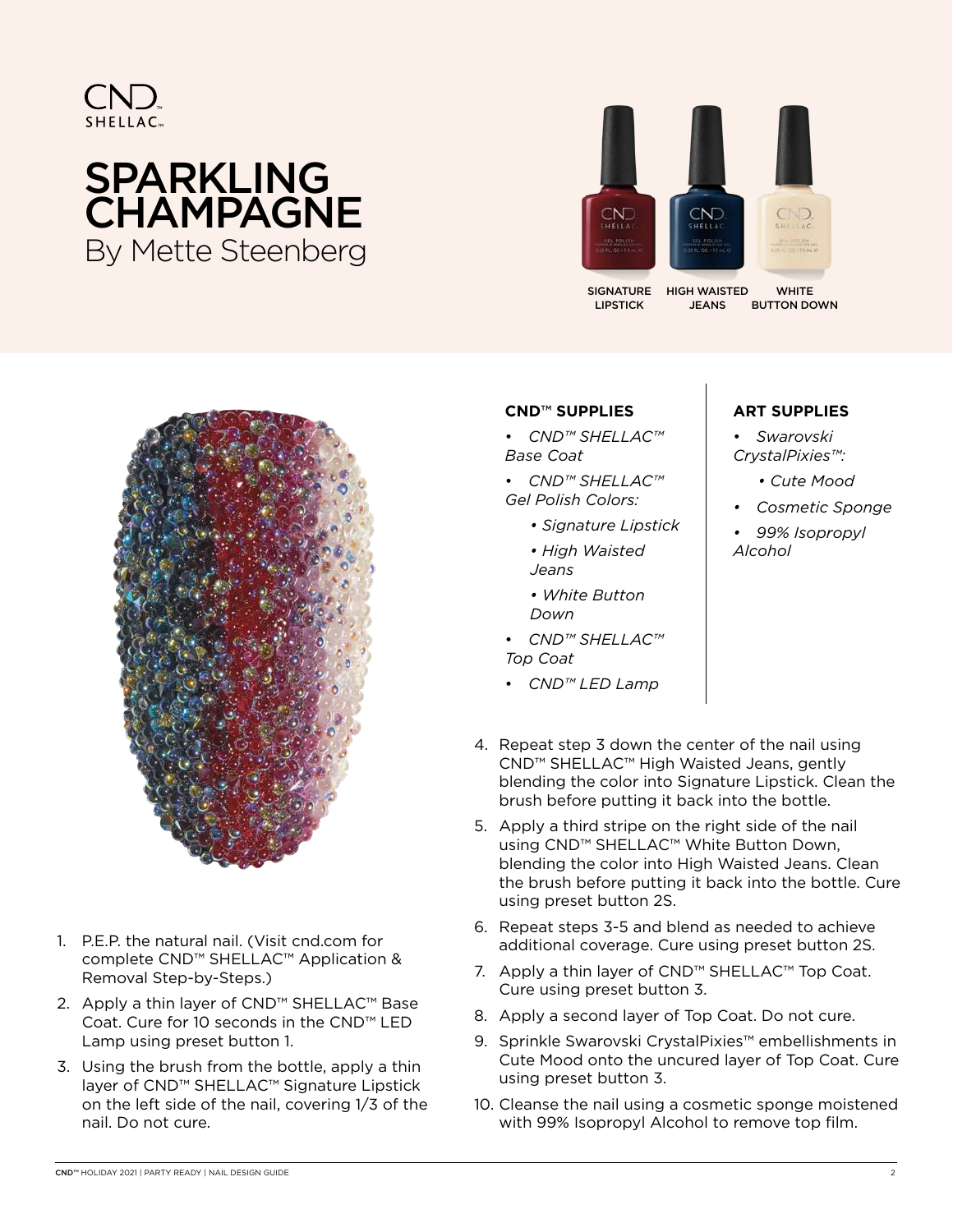

## **DENIM TRENCH** By Tamara Di Lullo



**JEANS** 

SILK SLIP DRESS **SIGNATURE** LIPSTICK



### **CND**™ **SUPPLIES**

- *CND™ VINYLUX™ Long Wear Polish Colors:*
	- *Silk Slip Dress*
	- *High Waisted Jeans*
	- *Signature Lipstick*

• *CND™ VINYLUX™ Long Wear Top Coat*

### **ART SUPPLIES**

- *Palette*
- *Striping Brush*
- *Tartan Stamping*
- *Plate*
- *Stamper*
- *Scraper*

- 1. P.E.P. the natural nail. (Visit cnd.com for a complete CND™ VINYLUX™ Application & Removal Step-by-Step.)
- 2. Apply a thin layer of CND™ VINYLUX™ Silk Slip Dress to the nail.
- 3. Dispense a small amount of CND™ VINYLUX™ High Waisted Jeans onto a palette. Using a striping brush, draw the outline of the lower moon.
- 4. Using the brush from the bottle, fill in the top half of the nail with CND™ VINYLUX™ High Waisted

Jeans. Allow to dry.

- 5. Apply CND™ VINYLUX™ Silk Slip Dress to the Tartan-pattern stamping plate. Scrape to remove excess and pick up the pattern with the stamper. Apply the pattern to the nail.
- 6. Apply CND™ VINYLUX™ Signature Lipstick to the free edge, creating a deep smile line. Repeat for aditional coverage.
- 7. Apply a layer of CND™ VINYLUX™ Long Wear Top Coat.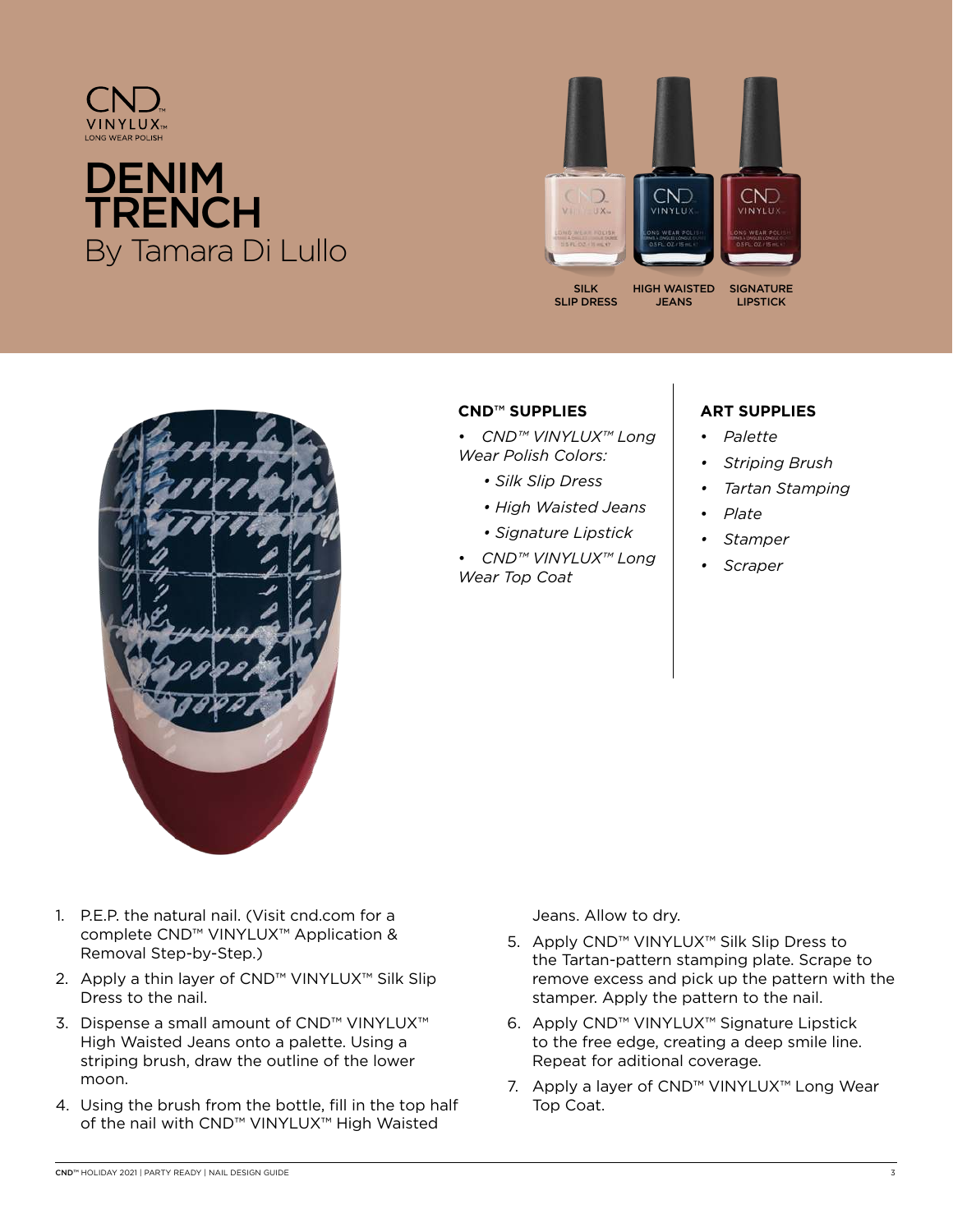

# SOCIAL **BUBBLE** By Winnie Huang



WHITE BUTTON DOWN





- 1. P.E.P. the natural nail. (Visit cnd.com for a complete CND™ SHELLAC™ Application & Removal Step-by-Step.)
- 2. Apply a thin layer of CND™ SHELLAC™ Base Coat. Cure for 10 seconds in the CND™ LED Lamp using preset button 1.
- 3. Apply two thin layer of CND™ SHELLAC™ White Button Down. Cure each layer for one minute using preset button 2S.
- 4. Dispense a small amount of CND™ SHELLAC™ Statement Earrings onto a

#### **CND**™ **SUPPLIES**

- *CND™ SHELLAC™ Base Coat*
- *CND™ SHELLAC™ Gel Polish Colors:*
	- *White Button Down*
	- *Statement Earrings*
- *CND™ SHELLAC™ Top Coat*
- 
- *CND™ LED Lamp*

### **ART SUPPLIES**

- *Palette*
- *Cosmetic Sponge*
- *Tweezers*
- *Gold Thread*
- *Wax Pencil*
- *Gold Bullion*
- *99% Isopropyl Alcohol*

palette. Dip a cosmetic sponge in CND™ SHELLAC™ Statement Earrings and press over the tip of the nail, blending toward the center to create a gradient effect. Cure for one minute using preset button 2S.

- 5. Apply a layer of CND™ SHELLAC™ Top Coat. Do not cure.
- 6. Using tweezers, place gold thread down the center of the nail onto the uncured Top Coat.
- 7. Dispense gold bullion onto a tray. Use a wax pencil to pick up and place the beads randomly over CND™ SHELLAC™ Statement Earrings. Cure using preset button 3.
- 8. Apply a second layer of CND™ SHELLAC™ Top Coat to seal and secure. Cure using preset button 3.
- 9. Cleanse the nail using a cosmetic sponge moistened with 99% Isopropyl Alcohol to remove top film.